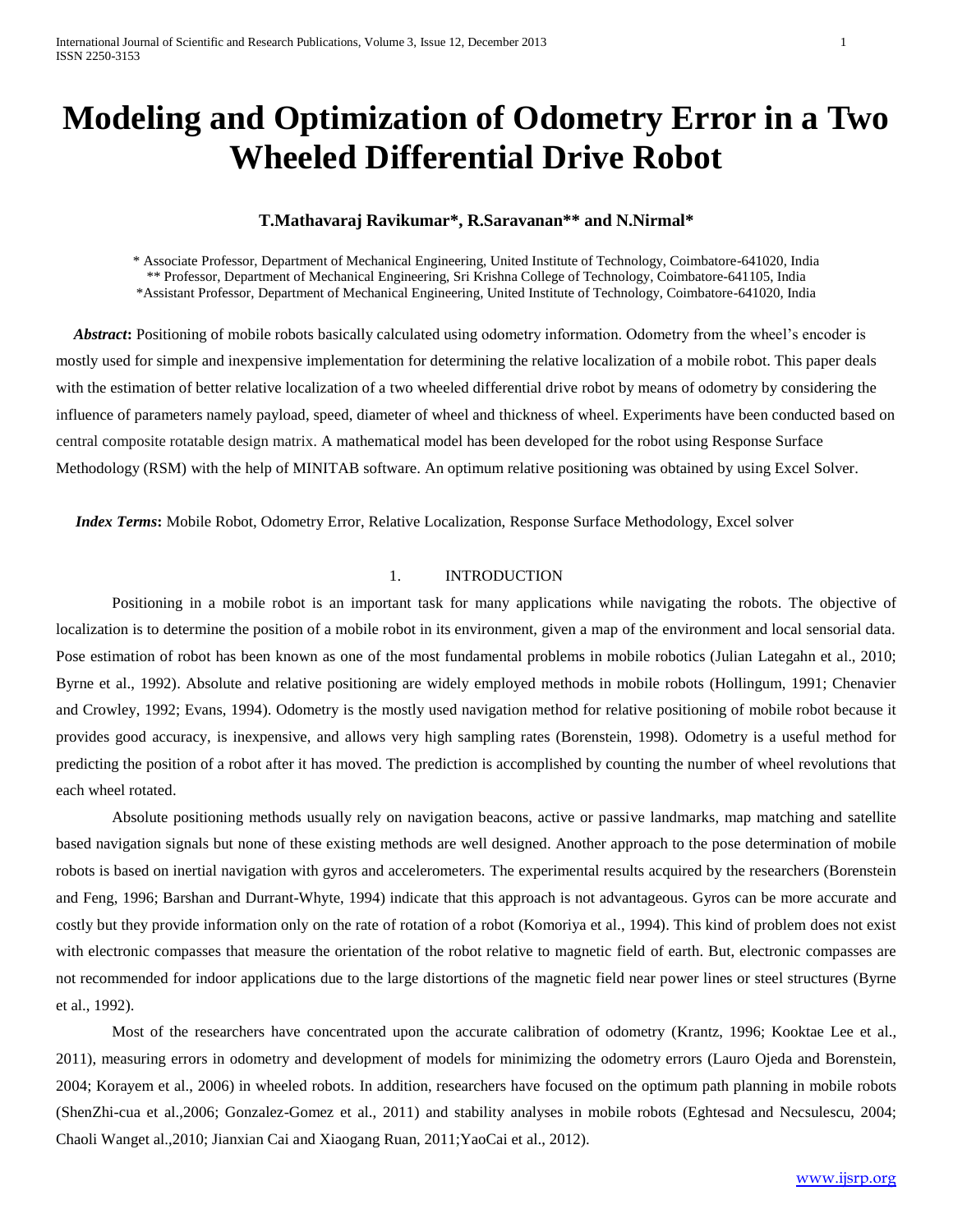The motion of the robot in any particular terrain is affected by many factors like geometry and type of locomotion system (wheeled, tracked, hybrid, legged, jumping), properties of effectors (e.g. tyre type for wheeled robots), mass properties of a robot and constraints resulting from characteristics of drives (Maciej Trojnacki, 2012).

From the literature, it is noticed that the major research have been focused on the development of odometry error models, stability analyses and path planning for mobile robots. Very few researchers have considered the effect of parameters like payload, velocity and geometry of wheels for mobile robot in the determination of relative localization using odometry. In this paper, a mathematical model for odometry error of a two wheeled differential drive robot has been developed using RSM and an optimum condition was obtained through XL Solver.

#### 2. TWO WHEELED DIFFERENTIAL DRIVE ROBOT

A two wheeled differential drive robot is a mobile [robot](http://en.wikipedia.org/wiki/Robot) whose movement is based on two separately driven [wheels](http://en.wikipedia.org/wiki/Wheel) placed on either side of the robot body. It can thus change its direction by varying the relative rate of rotation of its wheels and hence does not require an additional steering motion. The robot "VENTRA" shown in Figure 1 was employed for the conduct of experiments in this study. The robot was driven in an indoor environment for a distance of 2 m in a straight line path. An evenly paved cement concrete floor was used as terrain which normally minimizes the chance of non-systematic errors such as wheel slippage, interaction with external bodies and travel over unexpected objects on the floor.

The self weight of the robot is 1.2 kg and the distance between two wheels (W) is 120 mm. The maximum speed is upto 200 mm/s. Two encoder wheels with encoders are used to calculate the linear displacement of each wheel. The new orientation of the robot can be estimated from difference in encoder counts, diameter of the wheels and distance between the wheels.



Figure 1: VENTRA Robot

#### *A. Calculation of odometry error*

Odometry is a measuring method of wheel rotation as a function of time. If the two wheels of the robot are joined to a common axle, orientation of the centre of the axle relative to the previous orientation can be determined from odometry measurements on both wheels. In actual practice, optical encoders mounted on both wheels feed discretised wheel increment information to the controller, which in turn used to calculate the robot's state using geometric equations.

The wheel base (W) of the robot is the space between the contact points of two rear wheels. The center of the robot with respect to odometry is the midpoint between these two contacts. To calculate the variation in position and orientation of the robot with respect to starting point (P) across a given span of time, linear distance  $D_R$  and  $D_L$  of each wheel traveled (computed from number of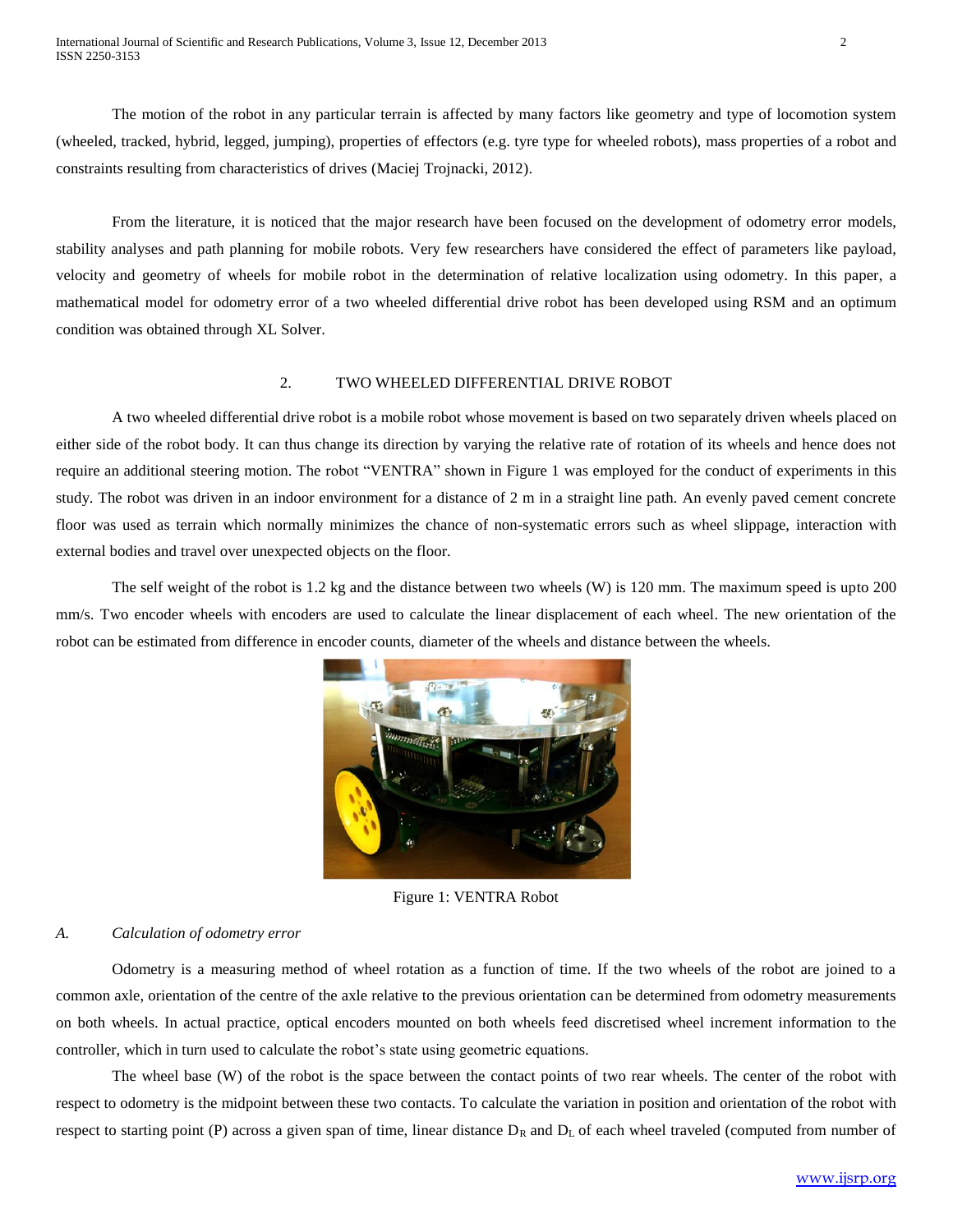International Journal of Scientific and Research Publications, Volume 3, Issue 12, December 2013 3 ISSN 2250-3153

ticks of the encoders and diameter of the wheels) and wheel base (W) are substituted in the following equation 1. The new orientation

(R) in radians shown in Figure 2 is calculated by

$$
R = P + (D_R - D_L) / W \tag{1}
$$



Figure 2: Orientation of robot

#### 3**.** RESPONSE SURFACE METHODOLOGY

Response surface methodology (RSM) is one of the useful methods of analyzing the result of a factorial experiment. Odometry error (Oe) can be treated as output response and expressed as a function of parameters namely payload (L), speed (S), diameter of wheel (D) and thickness of wheel (T) as indicated in equation (2).

Odometry error (Oe)= 
$$
\phi(L_{iu}, S_{iu}, D_{iu}, T_{iu})+e_u
$$
 (2)

where,  $\Phi$  = response surface,  $e_u$  = residual, u = number of observations in the factorial experiment and iu represents level of the i<sup>th</sup> factor in the u<sup>th</sup> observation. When the mathematical form of  $\dot{\phi}$  unknown, it can be approximated by polynomials satisfactorily within the experimental region in terms of parameter variables. The ranges of all the parameters were fixed by conducting trial runs. This was performed by varying one of the parameters while keeping the rest of them as constant values. The upper limit of a given parameter was coded as (+2) and the lower limit was coded as (-2). The coded values for intermediate values were calculated using the equation (3).

$$
X_i = \frac{2(2X \cdot (X_{\text{max}} + X_{\text{min}}))}{(X_{\text{max}} \cdot X_{\text{min}})}
$$
(3)

 $X_i$ : required coded value of a variable X  $X$  : any value of the variable from  $X_{\text{min}}$  to  $X_{\text{max}}$  $X_{\min}$  : lower limit of the variable  $X_{\text{max}}$  : upper limit of the variable

The intermediate values were coded as -1, 0, and 1. The parameters with their limits and notations are given in Table 1. The design matrix chosen to conduct the experiments was a five level, four factor central composite rotatable design consisting of 31 sets of coded conditions and comprising a half replication  $2^4 = 16$  factorial design plus 8 star points and 7 centre points as given in Table 2. All parameters at the intermediate level (0) constitute the centre points while the combination of each parameter at either its lower level (-2) or its higher level (+2) with the other two parameters at the intermediate level constitute the star points. Thus the 31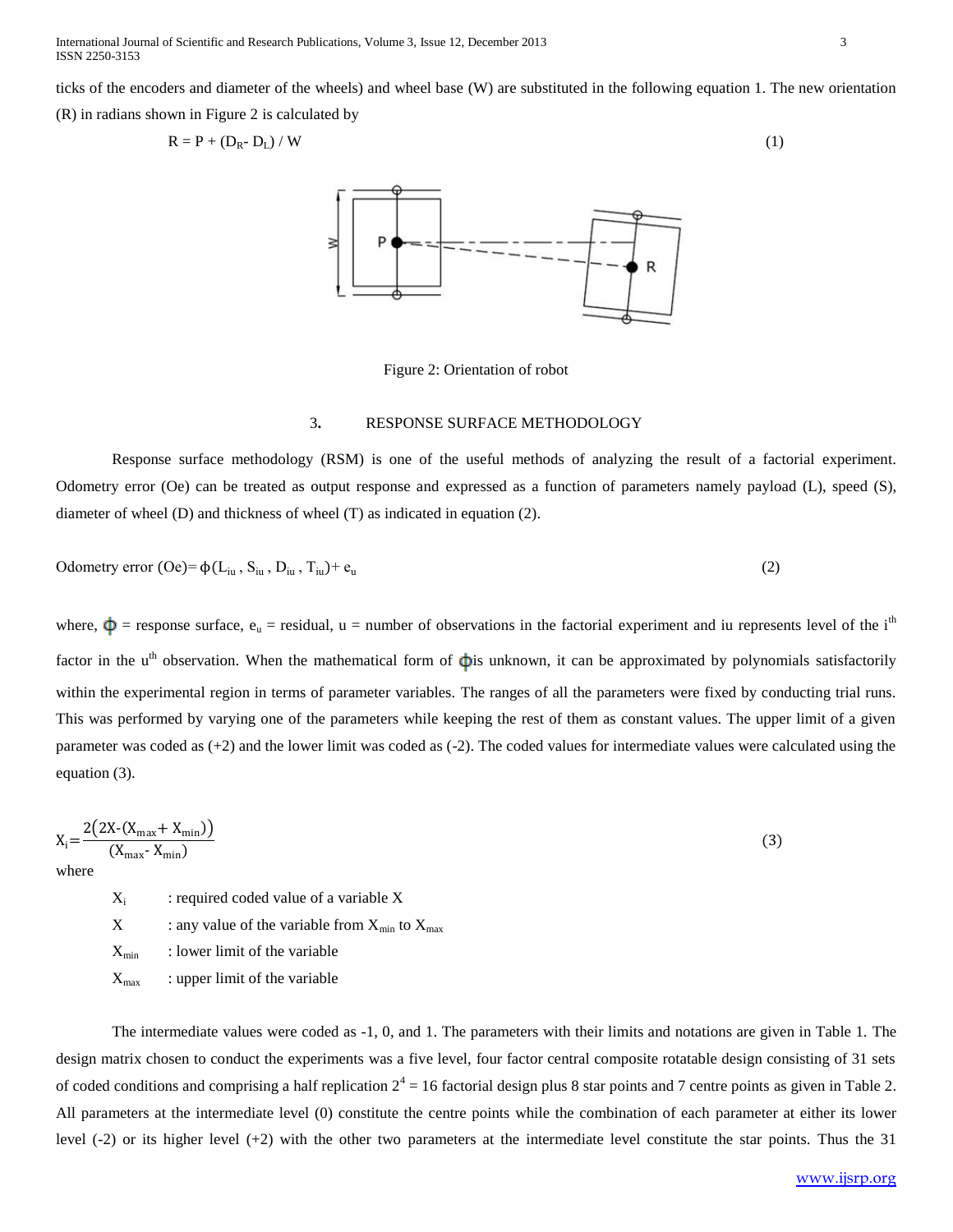experimental runs allow the estimation of linear, quadratic, and two way interactive effects of the parameters on odometry error (Montgomery, 2000).

| <b>Parameters &amp; Notations</b> | <b>Units</b> |      |     |     |     |     |
|-----------------------------------|--------------|------|-----|-----|-----|-----|
|                                   |              | $-2$ | -1  |     |     |     |
| Payload (L)                       | kg           | 0.2  | 0.4 | 0.6 | 0.8 |     |
| Speed $(S)$                       | mm/sec       | 100  | 120 | 140 | 160 | 180 |
| Diameter of wheel (D)             | mm           | 40   | 50  | 60  | 70  | 80  |
| Thickness of wheel (T)            | mm           | 5    | 10  | 15  | 20  | 25  |

Table 1: Parameters and their levels

Table 2: Experimental design – Central composite rotatable design matrix

|                  |              |                | <b>Control parameters</b> |                  | <b>Odometry error (rad)</b> |                  |           |
|------------------|--------------|----------------|---------------------------|------------------|-----------------------------|------------------|-----------|
| Exp.No.          | ${\bf L}$    | ${\bf S}$      | $\mathbf{D}$              | $\mathbf T$      | <b>Measured</b>             | <b>Predicted</b> | $%$ error |
| $\mathbf{1}$     | $-1$         | $-1$           | $-1$                      | $-1$             | 0.03565                     | 0.03590          | $-0.69$   |
| $\sqrt{2}$       | $\mathbf{1}$ | $-1$           | $-1$                      | $-1$             | 0.01785                     | 0.01756          | 1.64      |
| $\mathfrak{Z}$   | $-1$         | $\,1\,$        | $-1$                      | $-1$             | 0.03425                     | 0.03399          | 0.75      |
| $\overline{4}$   | $\mathbf{1}$ | $\mathbf 1$    | $-1$                      | $^{\rm -1}$      | 0.01485                     | 0.01465          | 1.34      |
| $\sqrt{5}$       | $-1$         | $-1$           | $\mathbf{1}$              | $-1$             | 0.03205                     | 0.03106          | 3.08      |
| $6\,$            | $\mathbf{1}$ | $-1$           | $\mathbf{1}$              | $-1$             | 0.01765                     | 0.01722          | 2.43      |
| $\boldsymbol{7}$ | $^{\rm -1}$  | $\mathbf 1$    | $\mathbf{1}$              | $-1$             | 0.03425                     | 0.03405          | 0.59      |
| $\,8\,$          | $\mathbf{1}$ | $\,1\,$        | $\mathbf{1}$              | $^{\rm -1}$      | 0.01895                     | 0.01921          | $-1.35$   |
| 9                | $-1$         | $-1$           | $-1$                      | $\mathbf{1}$     | 0.03235                     | 0.03174          | 1.89      |
| 10               | $\mathbf{1}$ | $-1$           | $-1$                      | $\mathbf{1}$     | 0.02185                     | 0.02215          | $-1.36$   |
| 11               | $^{\rm -1}$  | $\mathbf{1}$   | $-1$                      | $\mathbf{1}$     | 0.02955                     | 0.03009          | $-1.81$   |
| 12               | $\mathbf{1}$ | $\mathbf{1}$   | $-1$                      | $\mathbf{1}$     | 0.01885                     | 0.01949          | $-3.41$   |
| 13               | $^{\rm -1}$  | $-1$           | $\mathbf{1}$              | $\mathbf{1}$     | 0.02625                     | 0.02655          | $-1.15$   |
| 14               | $\mathbf{1}$ | $-1$           | $\mathbf{1}$              | $\mathbf{1}$     | 0.02155                     | 0.02146          | 0.42      |
| 15               | $^{\rm -1}$  | $\mathbf{1}$   | $\mathbf{1}$              | $\mathbf{1}$     | 0.02985                     | 0.02979          | 0.21      |
| 16               | $\mathbf{1}$ | $\mathbf{1}$   | $\mathbf{1}$              | $\mathbf{1}$     | 0.02385                     | 0.02370          | 0.64      |
| 17               | $-2$         | $\overline{0}$ | $\mathbf{0}$              | $\boldsymbol{0}$ | 0.03755                     | 0.03794          | $-1.04$   |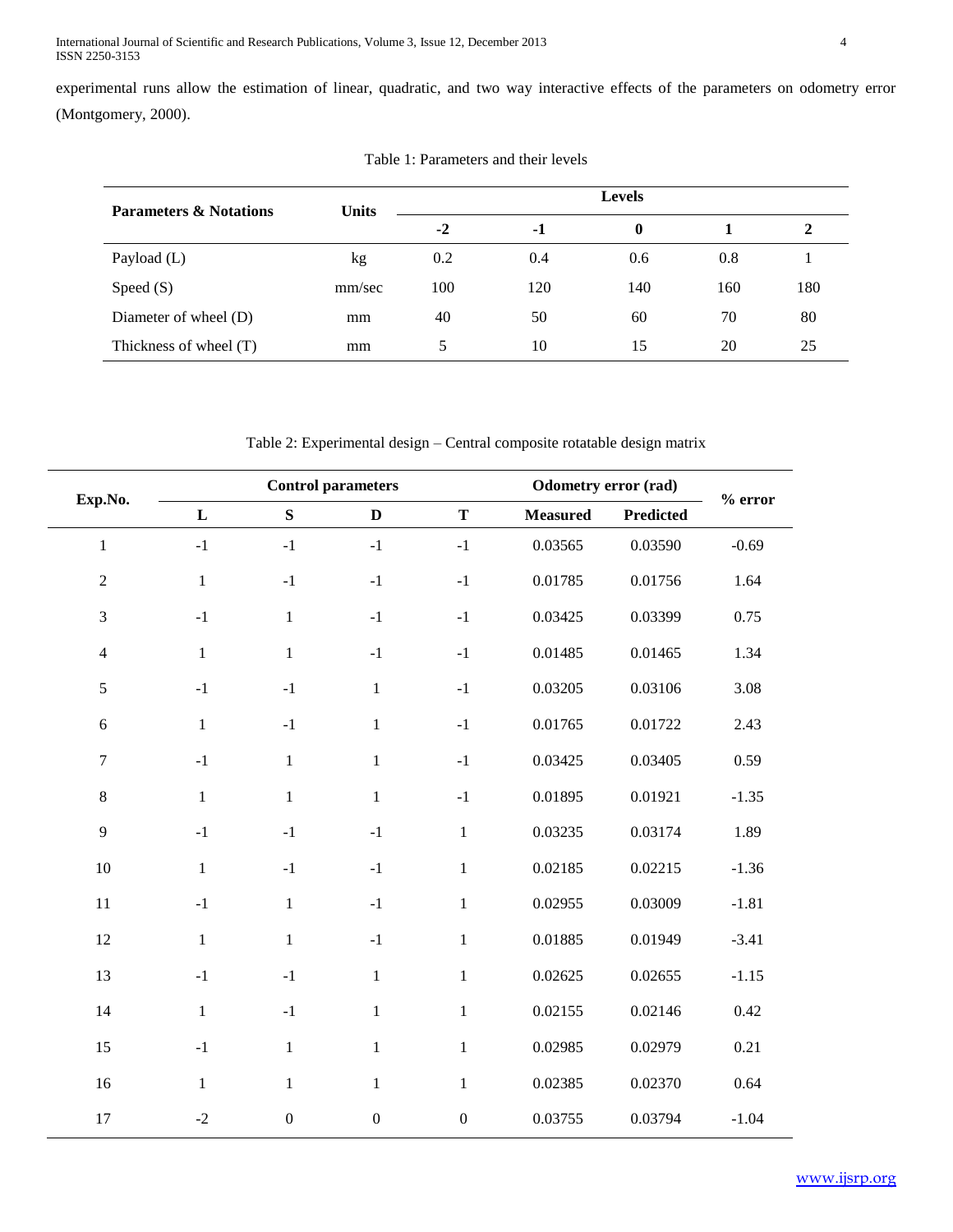| $18\,$ | $\sqrt{2}$       | $\boldsymbol{0}$ | $\overline{0}$   | $\boldsymbol{0}$ | 0.01365 | 0.01351 | 1.03     |
|--------|------------------|------------------|------------------|------------------|---------|---------|----------|
| 19     | $\boldsymbol{0}$ | $-2$             | $\boldsymbol{0}$ | $\boldsymbol{0}$ | 0.02485 | 0.02551 | $-2.64$  |
| $20\,$ | $\boldsymbol{0}$ | $\overline{2}$   | $\boldsymbol{0}$ | $\boldsymbol{0}$ | 0.02625 | 0.02584 | 1.57     |
| $21\,$ | $\boldsymbol{0}$ | $\overline{0}$   | $-2$             | $\boldsymbol{0}$ | 0.03025 | 0.02994 | $1.02\,$ |
| 22     | $\boldsymbol{0}$ | $\boldsymbol{0}$ | $\sqrt{2}$       | $\boldsymbol{0}$ | 0.02875 | 0.02931 | $-1.94$  |
| $23\,$ | $\boldsymbol{0}$ | $\boldsymbol{0}$ | $\boldsymbol{0}$ | $-2$             | 0.02015 | 0.02096 | $-4.01$  |
| 24     | $\boldsymbol{0}$ | $\boldsymbol{0}$ | $\overline{0}$   | $\boldsymbol{2}$ | 0.02185 | 0.02129 | 2.56     |
| 25     | $\boldsymbol{0}$ | $\boldsymbol{0}$ | $\boldsymbol{0}$ | $\boldsymbol{0}$ | 0.02085 | 0.02092 | $-0.34$  |
| 26     | $\boldsymbol{0}$ | $\boldsymbol{0}$ | $\boldsymbol{0}$ | $\boldsymbol{0}$ | 0.02125 | 0.02092 | 1.55     |
| $27\,$ | $\boldsymbol{0}$ | $\boldsymbol{0}$ | $\overline{0}$   | $\boldsymbol{0}$ | 0.02065 | 0.02092 | $-1.31$  |
| 28     | $\boldsymbol{0}$ | $\boldsymbol{0}$ | $\boldsymbol{0}$ | $\boldsymbol{0}$ | 0.02185 | 0.02092 | 4.25     |
| 29     | $\boldsymbol{0}$ | $\boldsymbol{0}$ | $\boldsymbol{0}$ | $\boldsymbol{0}$ | 0.02015 | 0.02092 | $-3.83$  |
| 30     | $\boldsymbol{0}$ | $\boldsymbol{0}$ | $\boldsymbol{0}$ | $\boldsymbol{0}$ | 0.02085 | 0.02092 | $-0.34$  |
| 31     | $\boldsymbol{0}$ | $\boldsymbol{0}$ | $\boldsymbol{0}$ | $\boldsymbol{0}$ | 0.02085 | 0.02092 | $-0.34$  |

#### 4. EXCEL (XL) SOLVER

Solver is a powerful optimization tool, bundled with Microsoft Excel and is widely used for optimizing nonlinear engineering models. Optimization in Microsoft Excel begins with an ordinary spreadsheet. The solver finds a maximum or minimum or specified value of a target cell by varying the values in one or several changing cells. It accomplishes this by means of an iterative process, beginning with trial values of the coefficients. The value of the each coefficient is changed by a suitable increment, the new value of the function is calculated and the change in the value of the function is used to calculate improved values for each of the coefficients. The process is repeated until the desired result is obtained. The solver uses gradient methods to find the optimum set of coefficients.

#### 5. RESULTS AND DISCUSSION

#### *A. Development of mathematical model*

The general form of a quadratic polynomial which gives the relation between response surface 'Y' and the process variable 'X' is given in equation (4).

$$
Y = a_0 + \sum_{i=1}^{4} a_i X_i + \sum_{i=1}^{4} a_{ii} X_i^2 + \sum_{i < j}^{4} a_{ij} X_i X_j \tag{4}
$$

where  $a_0$  = constant,  $a_i$  = linear term coefficient,  $a_{ii}$  = quadratic term coefficient and  $a_{ii}$  = interaction term coefficient. The values of the coefficients of the polynomials were calculated using the multiple regression method. A statistical analysis software MINITAB was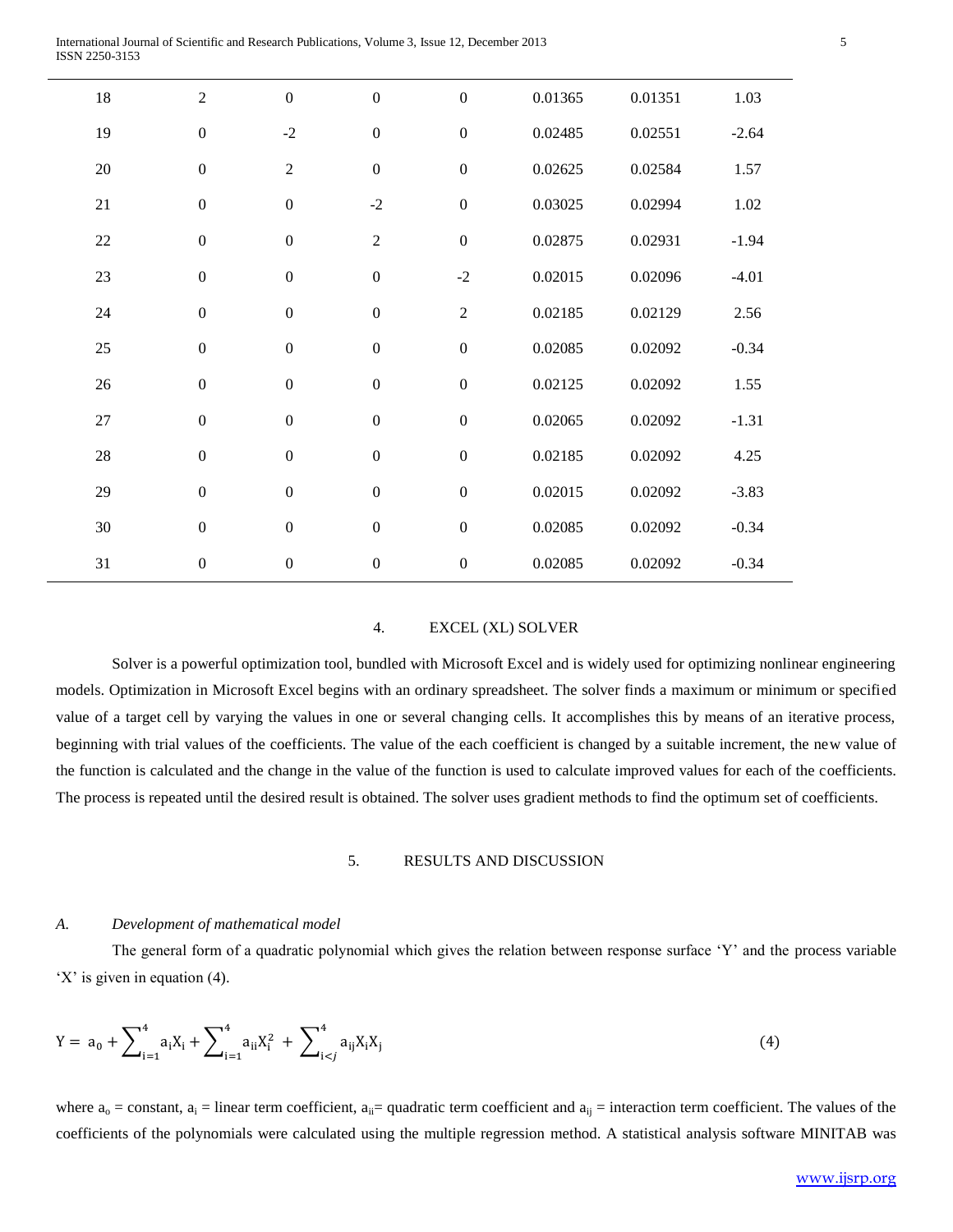International Journal of Scientific and Research Publications, Volume 3, Issue 12, December 2013 6 ISSN 2250-3153

used to calculate the values of these coefficients. The second order mathematical model was developed for Odometry error (Oe) as given in equation (5).

Oe = 0.020921 -0.006108 L + 0.000083S - 0.0000158D + 0.000083T + 0.001201L<sup>2</sup> + 0.001188S<sup>2</sup>+ 0.002176D<sup>2</sup> + 0.000051T<sup>2</sup> - $0.00025LS + 0.001125LD + 0.002187LT + 0.0012225SD + 0.000063ST - 0.000088DT$  (5)

where

| L | : Payload in kg |  |
|---|-----------------|--|
|   |                 |  |

S : Speed of robot in mm/sec

D : Diameter of wheel in mm

T : Thickness of wheel in mm

## *B. Adequacy of the model*

The adequacy of the model is tested using the analysis of variance (ANOVA). As per the ANOVA technique (Box and Hunter, 1978), the model can be considered to be adequate if the calculated value of F-ratio of the model should not exceed the standard tabulated value of F-ratio for a desired level of confidence (95%). From the values in Table 3, it can be deduced that the current model is adequate. It is evident from the Table 2 that the error between the experimental value and predicted value is less than 5%.

## Table 3: Adequacy of the model

| Response       | <b>DOF</b>  |            |       | $F - ratio$     | <b>Remarks</b>    |  |
|----------------|-------------|------------|-------|-----------------|-------------------|--|
|                | Lack of fit | Error Term | Model | <b>Standard</b> |                   |  |
| Odometry error | 10          | n.         |       | 4.06            | Model is adequate |  |

# *C. Validation of the model*

The validation of the model is checked for certain levels of the parameters, which have not been included in the experimental design. The validations of the experimental data are shown in Table 4. From this table, it is observed that the error between the measured value and predicted value is less than 5%, which confirms the validity of the model.

Table 4: Result of conformity tests for validating the model

| Exp. No. |      |      | <b>Control factors</b> |      | <b>Odometry error (rad)</b> | $%$ error        |         |  |  |
|----------|------|------|------------------------|------|-----------------------------|------------------|---------|--|--|
|          | L    |      | D                      |      | <b>Measured</b>             | <b>Predicted</b> |         |  |  |
|          | $-2$ | 2    | $-2$                   |      | 0.04385                     | 0.04472          | $-1.97$ |  |  |
|          |      | $-2$ |                        | $-2$ | 0.01955                     | 0.01899          | 2.88    |  |  |

## *D. Optimum condition through XL Solver*

In order to obtain optimum parametric condition for minimal odometry error, XL solver tool was used in this study. The mathematical model given in equation (5) was used as the target function with a condition of minimization. The constraints were set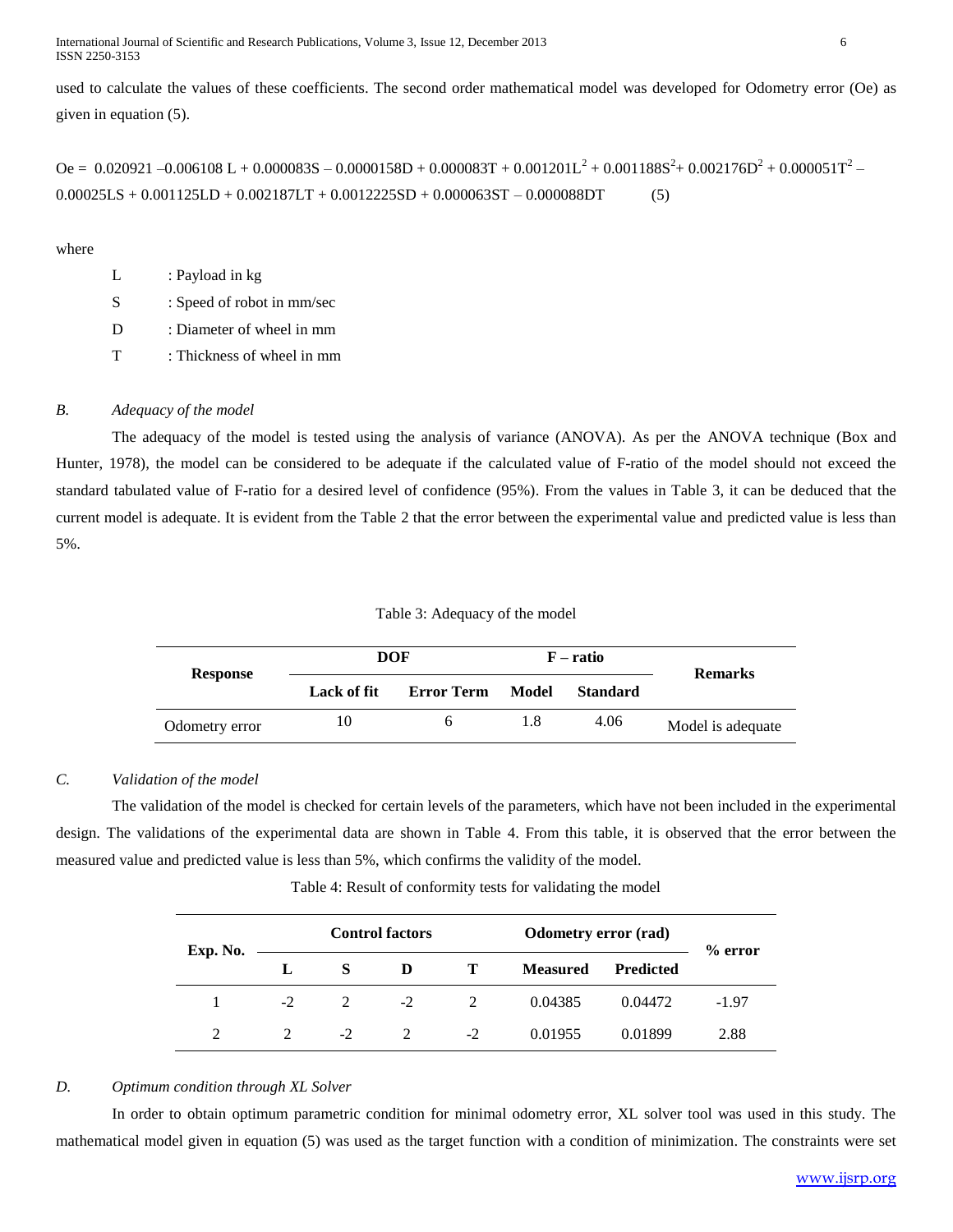for all control parameters an optimized odometry error (0.01344 rad) was found at optimum parametric condition (Coded values:: L: 2, S: 0.1755, D: 0.03631, T: - 0.81373 and corresponding decoded values :: L: 1 kg, S: 143.5 mm/sec, D: 60.36 mm, T: 10.93 mm). XL solver results are shown in Figure 3.

|                                                                                                                                                                                                                                                                |                               | 日町・田・<br>÷.                        |                              |                         |                                                   |                                                         | solver for paper 2- xv [Compatibility Mode] - Microsoft Excel |                                                  |                                 |                                                |                           |                                                         |                           |               |                             |             | 同<br>-                   |                     |
|----------------------------------------------------------------------------------------------------------------------------------------------------------------------------------------------------------------------------------------------------------------|-------------------------------|------------------------------------|------------------------------|-------------------------|---------------------------------------------------|---------------------------------------------------------|---------------------------------------------------------------|--------------------------------------------------|---------------------------------|------------------------------------------------|---------------------------|---------------------------------------------------------|---------------------------|---------------|-----------------------------|-------------|--------------------------|---------------------|
|                                                                                                                                                                                                                                                                | Home                          | Page Layout<br>Insert              | Formulas                     | Data                    | <b>Review</b>                                     | View                                                    |                                                               |                                                  |                                 |                                                |                           |                                                         |                           |               |                             |             | $\circledcirc$           | X                   |
|                                                                                                                                                                                                                                                                | From<br>From<br>Web<br>Access | From From Other<br>Sources<br>Text | п<br>Existing<br>Connections | e<br>Refresh<br>$All -$ | Connections<br>Properties<br><b>BR</b> Edit Links | $\frac{A}{Z}$<br>$\frac{A}{Z}$<br>Sort<br>$\frac{7}{4}$ | Filter                                                        | <b>K</b> Clear<br><b>K</b> Reapply<br>V Advanced | $\frac{1}{\sqrt{2}}$<br>Text to | H<br>Remove<br>Columns Duplicates Validation * | Eš<br>Data                | B.<br>Consolidate                                       | E?<br>What-If<br>Analysis | Ŧ             | 瞿<br>Group Ungroup Subtotal | 副           | 悍<br>ωż.                 | <sup>2</sup> solver |
|                                                                                                                                                                                                                                                                |                               | Get External Data                  |                              | Connections             |                                                   |                                                         | Sort & Filter                                                 |                                                  |                                 |                                                | Data Tools                |                                                         |                           |               | Outline                     |             | $\overline{\mathrm{Na}}$ | Analysis            |
| $\times$<br>Security Warning Automatic update of links has been disabled<br>Options<br>O<br>Ç ¥<br>$ (2)$<br>G <sub>3</sub><br>$f_x$<br>=0.020921-0.006108*B3+0.000083*C3-0.000158*D3+0.000083*E3+0.001201*B3*B3+0.001188*C3*C3+0.002176*D3*D3+0.000051*E3*E3- |                               |                                    |                              |                         |                                                   |                                                         |                                                               |                                                  |                                 |                                                |                           |                                                         |                           |               |                             |             |                          |                     |
|                                                                                                                                                                                                                                                                |                               |                                    |                              |                         |                                                   |                                                         |                                                               |                                                  |                                 |                                                |                           |                                                         |                           |               |                             |             |                          |                     |
|                                                                                                                                                                                                                                                                | A                             | B                                  | $\mathsf{C}$                 | D                       | E.                                                | F                                                       | G                                                             | H                                                |                                 |                                                |                           | К                                                       |                           | M             | N                           | $\circ$     | P                        |                     |
| 3                                                                                                                                                                                                                                                              | $\mathbf{1}$                  | $\overline{2}$                     | 0.1755                       | 0.03631                 | $-0.81373$                                        | 0.03565                                                 | 0.01344                                                       | 62.31                                            |                                 | <b>Solver Results</b>                          |                           |                                                         |                           |               |                             |             | $\mathbf{x}$             |                     |
| $\overline{4}$                                                                                                                                                                                                                                                 | $\overline{2}$                | $\mathbf{1}$                       | $-1$                         | $-1$                    | $-1$                                              | 0.01785                                                 | 0.01756                                                       | 1.64                                             |                                 |                                                |                           |                                                         |                           |               |                             |             |                          |                     |
| 5                                                                                                                                                                                                                                                              | $\overline{3}$                | $-1$                               | $\mathbf{1}$                 | $-1$                    | $-1$                                              | 0.03425                                                 | 0.03399                                                       | 0.75                                             |                                 |                                                |                           | Solver found a solution. All constraints and optimality |                           |               |                             |             |                          |                     |
| 6                                                                                                                                                                                                                                                              | $\overline{4}$                | 1                                  | $\mathbf{1}$                 | $-1$                    | $-1$                                              | 0.01485                                                 | 0.01465                                                       | 1.34                                             |                                 |                                                | conditions are satisfied. |                                                         |                           |               | Reports                     |             |                          |                     |
| $\overline{7}$                                                                                                                                                                                                                                                 | 5                             | $-1$                               | $-1$                         | $\overline{1}$          | $-1$                                              | 0.03205                                                 | 0.03106                                                       | 3.08                                             |                                 |                                                |                           |                                                         |                           |               | Answer                      |             | $\mathbb{A}$             |                     |
| 8                                                                                                                                                                                                                                                              | 6                             | $\mathbf{1}$                       | $-1$                         | $\mathbf{1}$            | $-1$                                              | 0.01765                                                 | 0.01722                                                       | 2.43                                             |                                 |                                                | Keep Solver Solution      |                                                         |                           |               |                             | Sensitivity |                          |                     |
| 9                                                                                                                                                                                                                                                              | $\overline{7}$                | $-1$                               | $\mathbf{1}$                 | $\mathbf{1}$            | $-1$                                              | 0.03425                                                 | 0.03405                                                       | 0.59                                             |                                 |                                                | Restore Original Values   |                                                         |                           |               | <b>Limits</b>               |             |                          |                     |
| 10                                                                                                                                                                                                                                                             | 8                             | $\mathbf{1}$                       | $\mathbf{1}$                 | $\mathbf{1}$            | $-1$                                              | 0.01895                                                 | 0.01921                                                       | $-1.35$                                          |                                 |                                                |                           |                                                         |                           |               |                             |             |                          |                     |
| 11                                                                                                                                                                                                                                                             | $\overline{9}$                | $-1$                               | $-1$                         | $-1$                    | $\mathbf{1}$                                      | 0.03235                                                 | 0.03174                                                       | 1.89                                             |                                 | OK                                             |                           | Cancel                                                  |                           | Save Scenario |                             |             | Help                     |                     |
| 12                                                                                                                                                                                                                                                             | 10                            | $\mathbf{1}$                       | $-1$                         | $-1$                    | $\mathbf{1}$                                      | 0.02185                                                 | 0.02215                                                       | $-1.36$                                          |                                 |                                                |                           |                                                         |                           |               |                             |             |                          |                     |
| 13                                                                                                                                                                                                                                                             | 11                            | $-1$                               | $\mathbf{1}$                 | $-1$                    | $\mathbf{1}$                                      | 0.02955                                                 | 0.03009                                                       | $-1.81$                                          |                                 |                                                |                           |                                                         |                           |               |                             |             |                          |                     |
| 14                                                                                                                                                                                                                                                             | 12                            | $\mathbf{1}$                       | $\mathbf{1}$                 | $-1$                    | $\mathbf{1}$                                      | 0.01885                                                 | 0.01949                                                       | $-3.41$                                          |                                 |                                                |                           |                                                         |                           |               |                             |             |                          |                     |
| 15                                                                                                                                                                                                                                                             | 13                            | $-1$                               | $-1$                         | $\mathbf{1}$            | $\mathbf{1}$                                      | 0.02625                                                 | 0.02655                                                       | $-1.15$                                          |                                 |                                                |                           |                                                         |                           |               |                             |             |                          |                     |
| 16                                                                                                                                                                                                                                                             | 14                            | $\mathbf{1}$                       | $-1$                         | $\overline{1}$          | $\mathbf{1}$                                      | 0.02155                                                 | 0.02146                                                       | 0.42                                             |                                 |                                                |                           |                                                         |                           |               |                             |             |                          |                     |
| 17                                                                                                                                                                                                                                                             | 15                            | $-1$                               | $\mathbf{1}$                 | $\mathbf{1}$            | $\mathbf{1}$                                      | 0.02985                                                 | 0.02979                                                       | 0.21                                             |                                 |                                                |                           |                                                         |                           |               |                             |             |                          |                     |
| 18                                                                                                                                                                                                                                                             | 16                            | $\mathbf{1}$                       | $\mathbf{1}$                 | $\mathbf{1}$            | 1                                                 | 0.02385                                                 | 0.02370                                                       | 0.64                                             |                                 |                                                |                           |                                                         |                           |               |                             |             |                          |                     |
| 19                                                                                                                                                                                                                                                             | 17                            | $-2$                               | $\mathbf{0}$                 | $\overline{0}$          | $\mathbf 0$                                       | 0.03755                                                 | 0.03794                                                       | $-1.04$                                          |                                 |                                                |                           |                                                         |                           |               |                             |             |                          |                     |
| 20                                                                                                                                                                                                                                                             | 18                            | $\overline{2}$                     | $\circ$                      | $\mathbf 0$             | $\mathbf 0$                                       | 0.01365                                                 | 0.01351                                                       | 1.03                                             |                                 |                                                |                           |                                                         |                           |               |                             |             |                          |                     |
| 21                                                                                                                                                                                                                                                             | 19                            | $\mathbf{0}$                       | $-2$                         | $\overline{0}$          | $\mathbf{0}$                                      | 0.02485                                                 | 0.02551                                                       | $-2.64$                                          |                                 |                                                |                           |                                                         |                           |               |                             |             |                          |                     |
| 22                                                                                                                                                                                                                                                             | 20                            | $\Omega$                           | $\overline{2}$               | $\mathbf 0$             | $\mathbf{0}$                                      | 0.02625                                                 | 0.02584                                                       | 1.57                                             |                                 |                                                |                           |                                                         |                           |               |                             |             |                          |                     |
| 23                                                                                                                                                                                                                                                             | 21                            | $\Omega$                           | $\mathbf{0}$                 | $-2$                    | $\mathbf{0}$                                      | 0.03025                                                 | 0.02994                                                       | 1.02                                             |                                 |                                                |                           |                                                         |                           |               |                             |             |                          |                     |
| $14 - 4$                                                                                                                                                                                                                                                       | $\blacktriangleright$         | Sheet3<br>Sheet1 Sheet2            | ☜                            |                         |                                                   |                                                         |                                                               |                                                  |                                 |                                                |                           |                                                         |                           | <b>HILL</b>   |                             |             |                          |                     |
| Ready                                                                                                                                                                                                                                                          |                               |                                    |                              |                         |                                                   |                                                         |                                                               |                                                  |                                 |                                                |                           |                                                         |                           |               | 田回 四 85% (一)                |             | -U                       | $\bigoplus$         |
|                                                                                                                                                                                                                                                                |                               | е                                  |                              | 曆                       |                                                   |                                                         |                                                               |                                                  |                                 |                                                |                           |                                                         |                           |               |                             |             | ្ង<br>$\blacktriangle$   | 12:39               |

Figure 3: Optimum condition through XL solver

## *E. Confirmatory test for XL solver optimum condition*

A confirmatory experiment was conducted for the optimum condition (L: 1 kg, S: 144 mm/sec, D: 60 mm, T: 11 mm) and odometry error (0.01205 rad) was obtained, which is very close to the XL solver result.

## 6. CONCLUSION

In this work, experiments were conducted based on central composite rotatable design matrix. A mathematical model was developed for the two wheeled differential drive robot using Response Surface Methodology. XL Solver tool was employed to determine the optimum condition for the better relative positioning i.e. minimum odometry error. The optimum level of parameters was found as follows.

| Payload, $L$ (kg)          | $:1 \text{ kg}$  |
|----------------------------|------------------|
| Speed, $S$ (mm/s)          | $: 144$ mm/sec   |
| Diameter of wheel, D (mm)  | $:60 \text{ mm}$ |
| Thickness of wheel, T (mm) | $: 11$ mm        |
|                            |                  |

The optimum condition was checked through the confirmation experiment. From this study, this optimum parametric setting is suggested for achieving optimum relative positioning of two wheeled differential drive robot and the mathematical model developed in this study can be used for optimizing the odometry error using other optimization techniques.

## NOMENCLATURE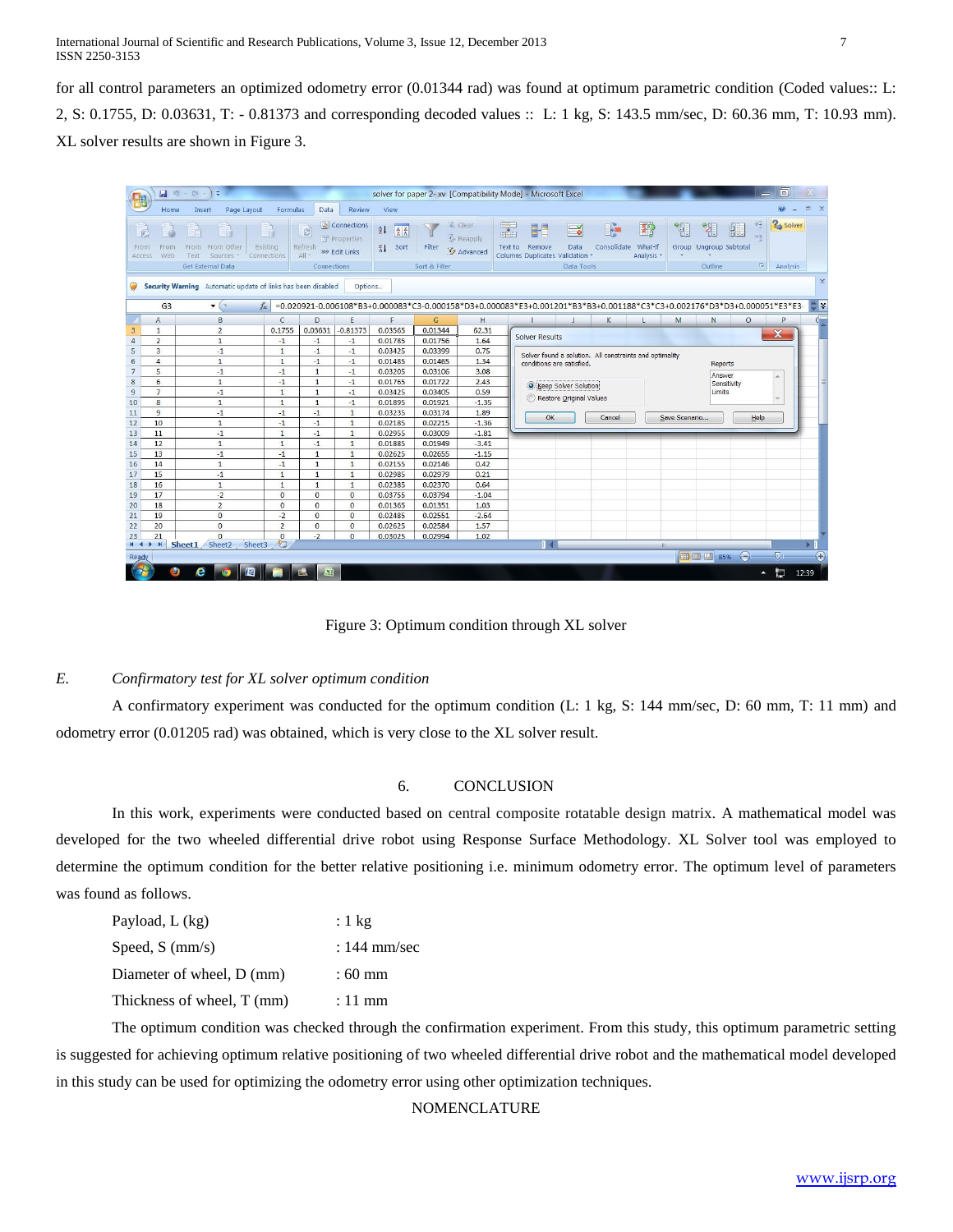- $D_L$  : Linear distance travelled by left wheel
- $D_R$  : Linear distance travelled by right wheel
- DOF : Degree of freedom

#### REFERENCES

- 1. Barshan, B. &Durrant-White, H. F (1994) "Orientation Estimate for Mobile Robots Using Gyroscopic Information" *Proceedings of International Conference on Intelligent Robots and Systems (IROS '94)*. Munich, Germany, pp. 1867-1874.
- 2. Borenstein, J. &Feng, L (1996), "Measurement and correction of systematic odometry errors in mobile robots," IEEE Trans. Robot.Autom., Vol. 12, No. 6, pp. 869-880.
- 3. Borenstein, J (1998) "Experimental results from internal odometry error correction with the omnimate mobile robot" *IEEE Trans. Robot. Autom.*, Vol. 14, No. 6, pp. 963-969.
- 4. Box Gep& Hunter, W G(1978), *Statistics for experiments: An introduction to design data analysis and model building*, Wiley, New York.
- 5. Byrne, R.H., kiarer, P.R. &Pletta, J.B (1992) " echniques for Autonomous Navigation" *Sandia Report SAND92-0457*, Sandia National Laboratories, Albuquerque, NM.
- 6. Chaoli Wang, Zhenying Liang &QingweiJia (2010), "Dynamic feedback robust stabilization of nonholonomic mobile robots based on visual servoing", *Journal of Control Theory Applications,* Vol.8, No.2, pp. 139-144.
- 7. Chenavier, F. & Crowley, J (1992) "Position Estimation for a Mobile Robot Using Vision and Odometry" *Proceedings of IEEE International Conference on Robotics and Automation*, Nice, France, pp. 2588-2593.
- 8. Eghtesad, M. &Necsulescu, D.S(2006), "Study of the internal dynamics of an autonomous mobile robot", *Robotics and Autonomous Systems*, Vol.54, pp. 342-349.
- 9. Evans, J. M (1994) "HELPMATE: An Autonomous Mobile Robot Courier for Hospitals" *International Conference on Intelligent Robots and Systems (IROS '94)*. Munich, Germany, pp. 1695-1700.
- 10. Gonzalez-Gomez, J., Victores, G., Valero-Gomez, A. &Abderrahim, M (2011) "Motion Control of Differential Wheeled Robots with Joint Limit Constraints" *Proceedings of 6th International Symposium on Autonomous Mini robots for Research and Edutainment,* pp. 165-172.
- 11. Hollingum, J (1991) "Caterpillar make the earth move: automatically" *The Industrial Robot*, Vol. 18, No. 2, pp. 15-18.
- 12. JianxianCai&XiaogangRuan (2011) "Bionic autonomous learning control of a two-wheeled self-balancing flexible robot" *Journal of Control Theory Applications,* Vol.9, No.4, pp. 521-528.
- 13. Julian Lategahn, Frank Kuenemund&ChristofRoehrig (2010), "Mobile Robot Localization using Wlan,Odometry and Gyroscope data", International *Journal of Computing*, Vol. 9, Issue 1, pp. 22-30.
- 14. Kleeman, L (1995) "Odometry Error Covariance Estimation for wo Wheel Robot Vehicles" *Technical Report MECSE-95-1*, Intelligent Robotics Research Centre, Department of Electrical and Computer Systems Engineering, Monash University.
- 15. Komoriya, K. &Oyama, E (1994) "Position estimation of a mobile robot using optical fiber gyroscope (OFG) " *Proceedings of IEEE/RSJ International Conference on Intelligent Robots and Systems*, Munich, Germany, pp. 143–149.
- 16. Kooktae Lee, Changbae Jung &Woojin Chung (2011) "Accurate calibration of kinematic parameters for two wheel differential" *Journal of Mechanical Science and Technology*, Vol.25 No.6, pp. 1603-1611.
- 17. Korayem, M.H., BaniRostam, T. &Nakhai, A (2006), "Design, modelling and errors measurement of wheeled mobile robots", International Journal of *Advanced Manufacturing Technology*, Vol.28, pp.403–416.
- 18. Krantz, D (1996) "Non-Uniform Dead-Reckoning Position Estimate Updates"*, Proceedings of IEEEInternational Conference on Robotics and Automation*, Vol. 2, pp. 2061-2066.
- 19. Lauro Ojeda & Johann Borenstein (2004) "Methods for the Reduction of Odometry Errors in Over-Constrained Mobile Robots" *Autonomous Robot*, Vol. 16, pp 273–286.
- 20. MaciejTrojnacki (2012), "Analysis of Influence of Drive System Configurations of a Four Wheeled Robot on its Mobility", Journal of Automation, Mobile *Robotics & Intelligent Systems*, Vol.6, No.4, pp. 65-70.
- 21. Montgomery, D.C (2000), *Design and analysis of experiments*, John Wiley and sons, New York.
- 22. ShenZhi-cua, zhoying-kai& Wu Wei-wei (2006) "Niche pseudo-parallel genetic algorithms for path optimization of autonomous mobile robot" Journal of Shanghai University, Vol.10, No.5, pp. 449-453.
- 23. Yao Cai, Qiang Zhan & Xi Xi (2012) "Path tracking control of a spherical mobile robot" *Mechanism and Machine Theory*, Vol.51, pp. 58-73.